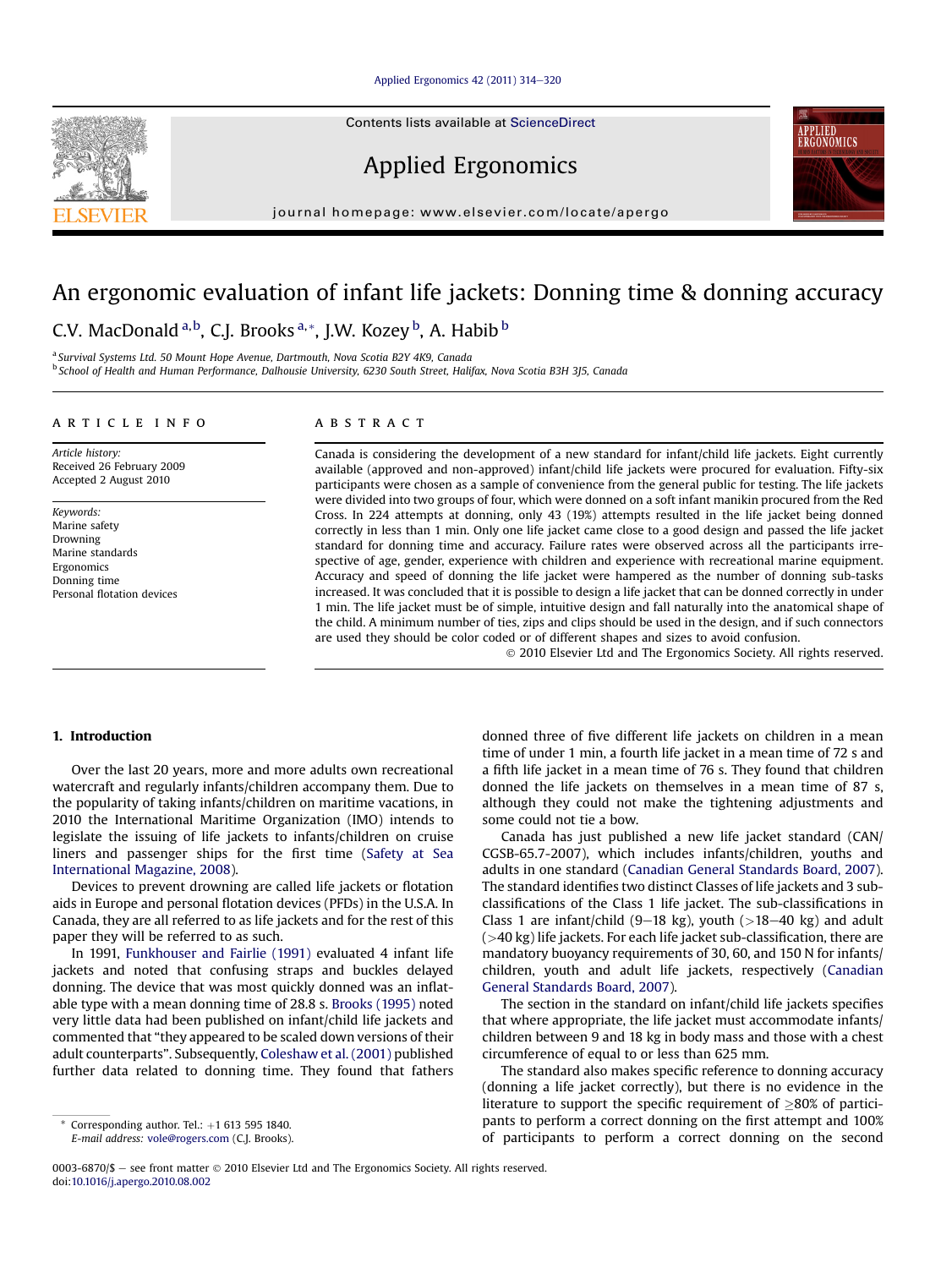attempt. It seems as if these two requirements have been copied from previous Canadian and International standards [\(American](#page--1-0) [Code of Federal Regulations, 2002; Canadian General Standards](#page--1-0) [Board, 1988a,b, 2007; European Committee for Standardization,](#page--1-0) [1993a,b,c; International Maritime Organization, 2003; International](#page--1-0) [Organization for Standardization, 2003; Underwriters Laboratories](#page--1-0) [Inc., 1976, 1990, 2000](#page--1-0)) and may not have been re-considered in the light of some new life jackets that have far more sub-tasks involved with their donning (ties, tapes, buckles, zips, etc.).

For this reason it was not known whether a manufacturer who produces a very credible novel new infant/child life jacket might be penalized and the design rejected because, for instance the life jacket required a slightly longer donning time, but in return provided superior in-water performance.

The purpose of the study is to layout a systematic methodology for the development and/or evaluation of standards of protective equipment that is based on the application of a human factors approach ([Wickens et al., 2004\)](#page--1-0). To conduct this study 4 steps were undertaken: 1) A review of current national and international life jacket standards for infants/children; 2) a review of the critical factors in these standards that are directly related to human factors issues; 3) the procurement of approved and non-approved representative infant/child life jackets available in Canada; and 4) the performance of a series of donning trials using the representative life jackets.

#### 2. Methods

#### 2.1. Systematic review of standards

In order to establish a methodology for the evaluation of a standard for an infant/child's life jacket, a review of existing national and international standards was performed, including the Canadian General Standards Board (CGSB), Ottawa, Canada; the International Standards Organization (now combined with the European Committee for Standardization (ISO/CEN)), Brussels, Belgium; the International Maritime Organization (IMO), London, United Kingdom; and the United States Coast Guard (USCG), delegated to the Underwriters Laboratories Inc., North Carolina, U.S.A. A comparative analysis of the Canadian standard to each international standard was performed. The critical issues for dryland testing related to human factors that were deemed important were donning time and accuracy of donning are listed in Table 1.

#### 2.2. Critical components of infant/child life jackets influenced by human factors

There were two key elements in the dry-land donning standard that were influenced by human factor issues.

- Donning Time: The time in seconds required to complete a donning.
- Donning Performance: The measured accuracy of completing a donning.

This study examines these two donning elements. The Canadian life jacket standard states that a life jacket must be donned in  $\leq$ 1 min by  $\geq$ 80% of participants without instruction correctly on the first attempt, and by 100% of participants after instruction on the second attempt. The standard does not specifically identify whether this donning process must be completed by the infant/ child, adult, or both.

The assessment of donning performance and donning time is dependent on the behavior of the infant/child at the time of

#### Table 1

Comparison of current international flotation device standards ([Canadian General](#page--1-0) [Standards Board, 2007; International Organization for Standardization, 2006;](#page--1-0) [International Maritime Organization, 2003; Underwriters Laboratories Inc, 1976\)](#page--1-0).

|             | Regulating Authority Donning Time (min) Donning Accuracy |                                       |
|-------------|----------------------------------------------------------|---------------------------------------|
| <b>CGSB</b> | $<\!1$                                                   | $>80\%$ of participants after Trial 1 |
|             |                                                          | 100% of participants after Trial 2    |
| ISO/CEN     | $\leq$ 1                                                 | $>75\%$ of participants after Trial 1 |
|             |                                                          | >75% of participants after Trial 2    |
| <b>IMO</b>  | $<$ 1                                                    | >80% of participants after Trial 1    |
|             |                                                          | 100% of participants after Trial 2    |
| <b>USCG</b> | $<$ 1                                                    | No Requirement - No Second Trial      |

donning. There are two possible ways to address this issue. The first is to attempt a series of donning trials on manikins, representative of the intended population; while the second is to perform the donning trials on infants/children who represent the intended users. The first option provides the best test of an adult's ability to don a life jacket on a "compliant child", and therefore eliminates any problems associated with infant/child behavior, making any donning time or accuracy issues directly attributed to the adult performance and/or the life jacket design. Both of these approaches have merit, however for the purpose of this study it was decided to use manikins to evaluate donning time and accuracy.

#### 2.3. Procurement of representative infant/child manikins and life jackets

In order to obtain consistent data and to control for the effect that an uncooperative infant/child may have on life jacket donning time and accuracy, four simple soft infant manikins were procured from the Red Cross and used for the dry-land static testing. The physical dimensions (but not mass) of each manikin represented a 12-month old infant/child.

Survival Systems Ltd. procured a representative sample of 10 currently available approved and non-approved flotation devices for practical evaluation and because the origin of manufacture was Canada or Europe, the manufacturers called them life jackets. Some of the devices had been approved under an older Canadian personal flotation device (PFD) standard (CAN/CGSB-65.15-M88) ([Canadian](#page--1-0) [General Standards Board, 1988a\)](#page--1-0). However, the purpose of this paper is to analyze the representative life jackets against the new standard, which superseded Canadian standard (CAN/CGSB-65.7- M88) [\(Canadian General Standards Board, 1988b](#page--1-0)).

Two of the 10 life jackets were almost identical in design compared to two other life jackets; therefore, one of each was removed from evaluation since it was expected that little differences would be found during testing. Eight life jackets were thus selected to be included in the study and were assigned as Type A  $(n = 2)$ , Type B  $(n = 2)$ , Type C  $(n = 2)$  and Type D  $(n = 2)$ .

There were some common features on all the life jackets, but there were also several distinct differences. Life jackets were separated into two groups of four based on these similarities and differences. Any two jackets that showed the greatest similarities between each other were assigned into different groups (Group 1 or Group 2). The similarities between life jackets are as follows:

Both "Type A" life jackets (A1 & A2) were inflatable and not inherently buoyant (i.e. they provided adequate flotation only if they were inflated orally or mechanically).

Both "Type B" life jackets (B1 & B2) were designed with a zipper, tie and waist snap in similar positions; and were donned and zipped up exactly like one would secure a vest or a waist coat.